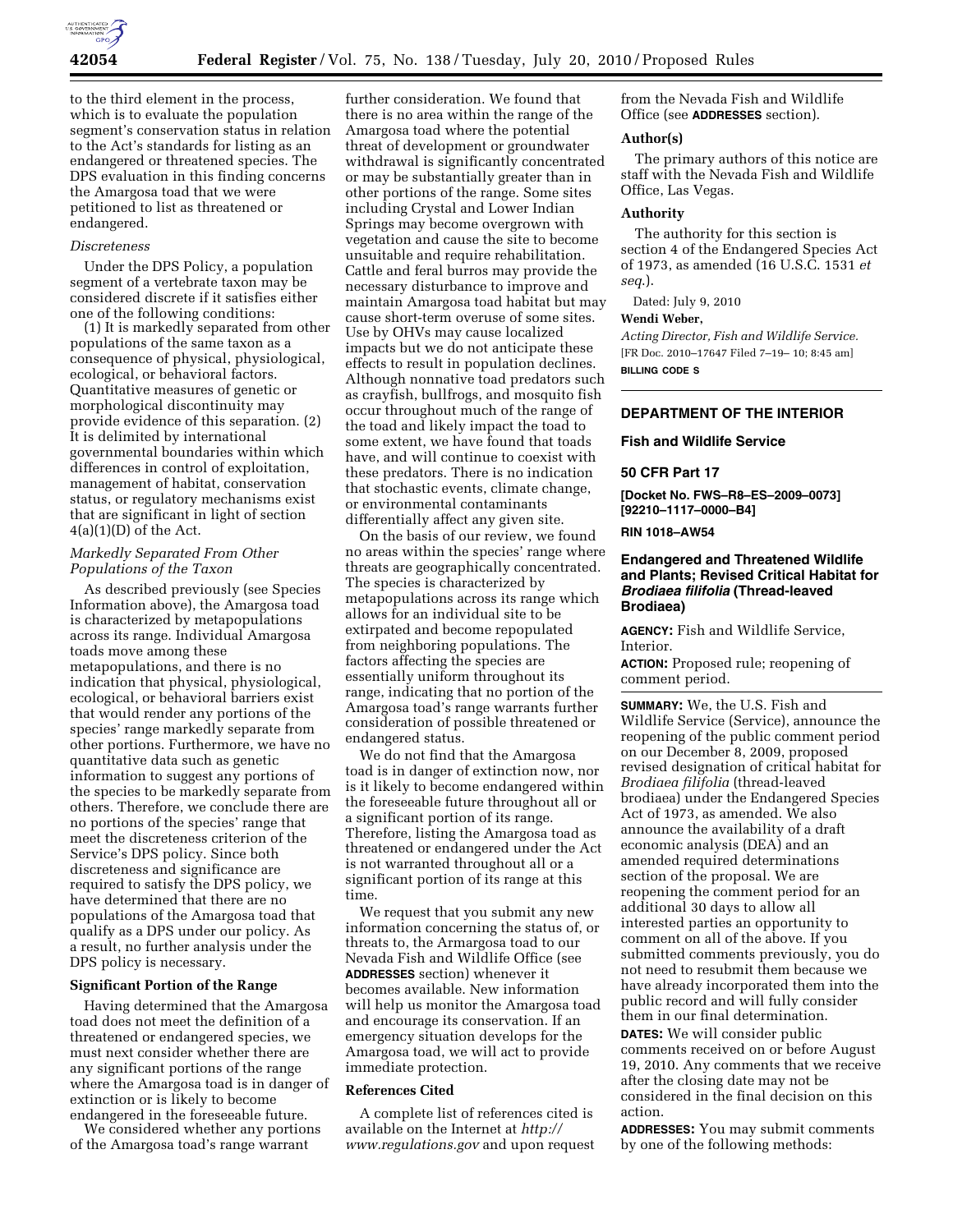Federal eRulemaking Portal: *http:// www.regulations.gov*. Follow the instructions for submitting comments on Docket No. FWS–R8–ES–2009–0073.

*U.S. mail or hand-delivery:* Public Comments Processing, Attn: FWS–R8– ES–2009–0073; Division of Policy and Directives Management; U.S. Fish and Wildlife Service; 4401 N. Fairfax Drive, Suite 222; Arlington, VA 22203.

We will post all comments on *http:// www.regulations.gov*. This generally means that we will post any personal information you provide us (see the Public Comments section below for more information).

**FOR FURTHER INFORMATION CONTACT:** Jim Bartel, Field Supervisor, U.S. Fish and Wildlife Service, Carlsbad Fish and Wildlife Office, 6010 Hidden Valley Road, Suite 101, Carlsbad, CA 92011; telephone (760) 431–9440; facsimile (760) 431–5901. Persons who use a telecommunications device for the deaf (TDD) may call the Federal Information Relay Service (FIRS) at (800) 877–8339.

# **SUPPLEMENTARY INFORMATION:**

### **Public Comments**

We intend that any final action resulting from the proposed rule is based on the best scientific data available and will be accurate and as effective as possible. Therefore, we request comments or information from other concerned government agencies, the scientific community, industry, or any other interested parties during this reopened comment period on our proposed rule to revise critical habitat for *Brodiaea filifolia*, which we published in the **Federal Register** on December 8, 2009 (74 FR 64930), the DEA of the proposed designation, and the amended required determinations provided in this document. We are particularly interested in comments concerning:

(1) The reasons why we should or should not revise the critical habitat under section 4 of the Endangered Species Act of 1973, as amended (Act) (16 U.S.C. 1531 *et seq.*), including whether there are threats to *Brodiaea filifolia* from human activity, the type of human activity causing these threats, the degree of which can be expected to increase due to the designation, and whether that increase in threats outweighs the benefit of designation, such that the designation of critical habitat is not prudent.

(2) Specific information on: • Areas that provide habitat for *Brodiaea filifolia* that we did not discuss in our proposed revised critical habitat rule (December 8, 2009; 74 FR 64930).

• Areas containing the physical and biological features essential to the

conservation of *B. filifolia* that we should include in the final critical habitat designation and why. Include information on the distribution of these essential features and what special management considerations or protections may be required to maintain or enhance them.

• Areas we proposed as revised critical habitat that do not contain the physical and biological features essential to the conservation of the species and that should therefore not be designated as critical habitat.

• Areas not occupied at the time of listing that are essential for the conservation of the species and why.

(3) Land use designations and current or planned activities in the areas occupied by the species, and their possible impacts on proposed revised critical habitat.

(4) How the proposed revised critical habitat boundaries could be refined to more closely circumscribe landscapes identified as containing the physical and biological features essential to the conservation of the species.

(5) Any foreseeable economic, national security, or other relevant impacts that may result from designating particular areas as critical habitat, and, in particular, any impacts to small entities (e.g., small businesses or small governments), and the benefits of including or excluding areas from the proposed revised designation that exhibit these impacts.

(6) Whether any specific subunits being proposed as revised critical habitat should be excluded under section 4(b)(2) of the Act, and whether the benefits of potentially excluding any particular area outweigh the benefits of including that area in critical habitat.

(7) The likelihood of adverse social reactions to the designation of critical habitat, and how the consequences of such reactions, if they occur, would relate to the conservation of the species and regulatory benefits of the proposed revised critical habitat designation.

(8) Information on the extent to which the description of potential economic impacts in the DEA is complete and accurate, and specifically:

•Whether there are incremental costs of critical habitat designation (e.g., costs attributable solely to the designation of critical habitat for *Brodiaea filifolia*) that have not been appropriately identified or considered in our economic analysis, including costs associated with future administrative costs or project modifications that may be required by Federal agencies related to section 7 consultation under the Act; and

•Whether there are incremental economic benefits of critical habitat designation that are not appropriately identified or considered in our economic analysis.

(9) The potential effects of climate change on this species and its habitat and whether the critical habitat may adequately account for these potential effects.

(10) Whether we could improve or modify our approach to designating critical habitat in any way to provide for greater public participation and understanding, or to better accommodate concerns and comments.

If you submitted comments or information on the proposed revised rule (74 FR 64930) during the initial comment period from December 8, 2009, to February 8, 2010, please do not resubmit them. These comments are included in the public record for this rulemaking, and we will fully consider them in the preparation of our final determination. Our final determination concerning the revised critical habitat for *Brodiaea filifolia* will take into consideration all written comments and any additional information we receive during both comment periods. On the basis of public comments, we may, during the development of our final determination, find that areas within the proposed revised critical habitat designation do not meet the definition of critical habitat, that some modifications to the described boundaries are appropriate, or that areas may or may not be appropriate for exclusion under section 4(b)(2) of the Act.

You may submit your comments and materials concerning our proposed rule, the associated DEA, and our amended required determinations section by one of the methods listed in the **ADDRESSES** section.

If you submit a comment via *http:// www.regulations.gov*, your entire submission—including any personal identifying information—will be posted on the website. If your submission is made via a hard copy that includes personal identifying information, you may request at the top of your document that we withhold this information from public review. However, we cannot guarantee that we will be able to do so. We will post all hard copy comments on *http://www.regulations.gov*. Please include sufficient information with your comments to allow us to verify any scientific or commercial information you include.

Comments and materials we receive, as well as supporting documentation used to prepare this notice, will be available for public inspection at *http:// www.regulations.gov*, or by appointment, during normal business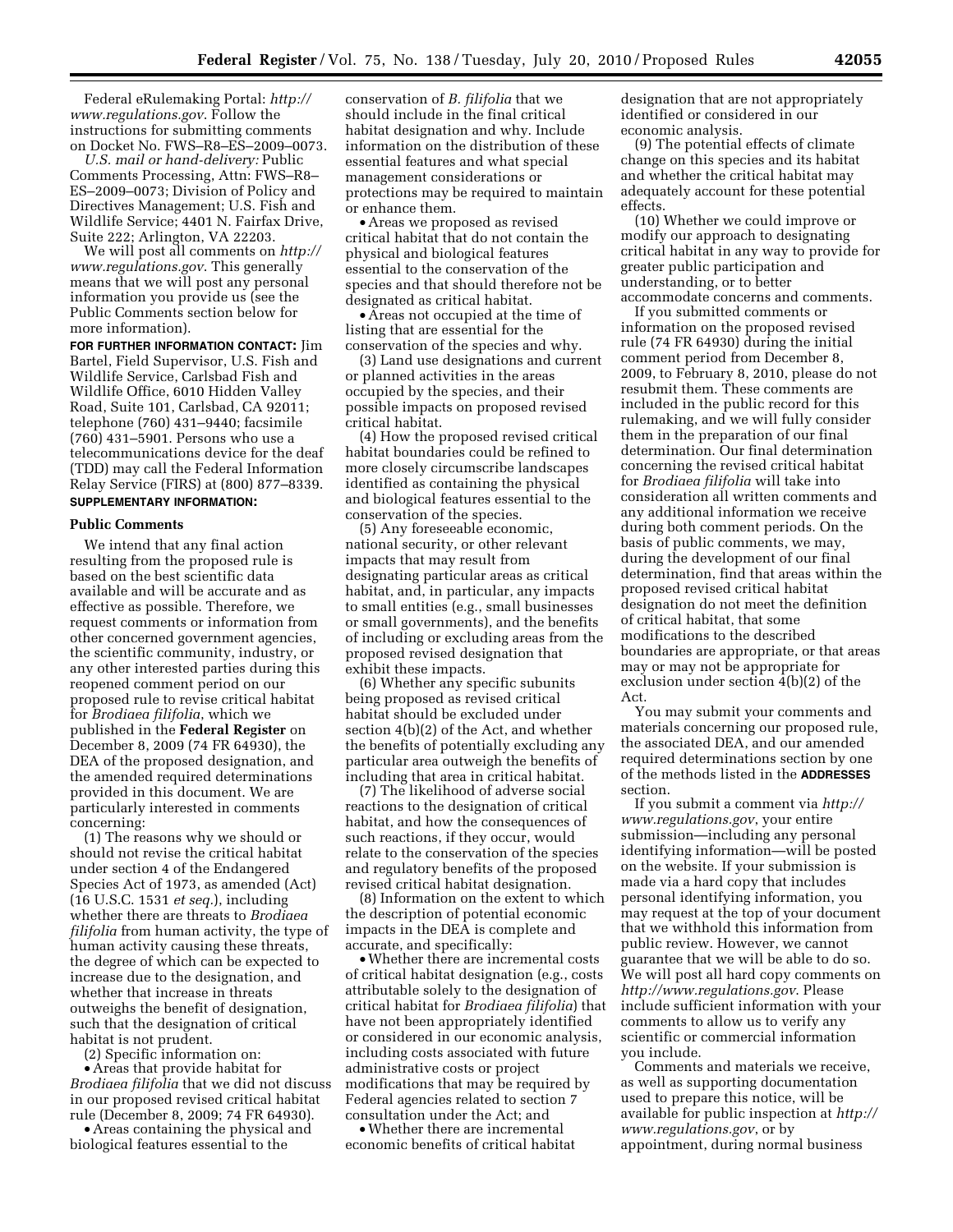hours, at the U.S. Fish and Wildlife Service, Carlsbad Fish and Wildlife Office (see **FOR FURTHER INFORMATION CONTACT**). You may obtain copies of the proposed revision of critical habitat (74 FR 64930) and the DEA on the Internet at *http://www.regulations.gov* at Docket No. FWS–R8–ES–2009–0073, or by mail from the Carlsbad Fish and Wildlife Office (see **FOR FURTHER INFORMATION CONTACT**).

### **Background**

It is our intent to discuss only those topics directly relevant to the proposed revised designation of critical habitat for *Brodiaea filifolia* in this notice. For more information on previous Federal actions concerning *B. filifolia*, see the 2005 designation of critical habitat published in the **Federal Register** on December 13, 2005 (70 FR 73820), see the proposed revised designation of critical habitat published in the **Federal Register** on December 8, 2009 (74 FR 64930), or contact the Carlsbad Fish and Wildlife Office (see **FOR FURTHER INFORMATION CONTACT**).

The Center for Biological Diversity filed a complaint in the U.S. District Court for the Southern District of California on December 19, 2007, challenging our designation of critical habitat for *Brodiaea filifolia* and *Navarretia fossalis* (*Center for Biological Diversity* v. *United States Fish and Wildlife Service et al.,* Case No. 07–CV– 2379–W–NLS). This lawsuit challenged the validity of the information and reasoning we used to exclude areas from the 2005 critical habitat designation for *B. filifolia*. We reached a settlement agreement on July 25, 2008, in which we agreed to reconsider critical habitat designation for *B. filifolia*. The settlement stipulated that we submit a proposed revised critical habitat designation for *B. filifolia* to the **Federal Register** for publication by December 1, 2009, and submit a final critical habitat designation to the **Federal Register** for publication by December 1, 2010. We published the proposed revised critical habitat designation in the **Federal Register** on December 8, 2009 (74 FR 64930).

Section 3 of the Act defines critical habitat as the specific areas within the geographical area occupied by a species, at the time it is listed in accordance with the Act, on which are found those physical or biological features essential to the conservation of the species and which may require special management considerations or protection, and specific areas outside the geographical area occupied by a species at the time it is listed, upon a determination that such areas are essential for the

conservation of the species. If the proposed rule is made final, section 7 of the Act will prohibit destruction or adverse modification of critical habitat by any activity funded, authorized, or carried out by any Federal agency. Federal agencies proposing actions affecting critical habitat must consult with us on the effects of their proposed actions under section 7(a)(2) of the Act.

### **Draft Economic Analysis**

Section 4(b)(2) of the Act requires that we designate or revise critical habitat based upon the best scientific data available after taking into consideration the economic impact, impact on national security, and any other relevant impact of specifying any particular area as critical habitat.

We prepared a DEA (Industrial Economics, Incorporated (IEc) 2010) that identifies and analyzes the potential impacts associated with the proposed revised designation of critical habitat for *Brodiaea filifolia* that we published in the **Federal Register** on December 8, 2009 (74 FR 64930). The DEA looks retrospectively at costs incurred since the October 13, 1998 (63 FR 54975), listing of *B. filifolia* as threatened. The DEA quantifies the economic impacts of all potential conservation efforts for *B. filifolia*; some of these costs will likely be incurred regardless of whether or not we finalize the revised critical habitat rule. The economic impact of the proposed revised critical habitat designation is analyzed by comparing a ''without critical habitat'' scenario with a ''with critical habitat'' scenario. The ''without critical habitat'' scenario represents the baseline for the analysis, considering protections already in place for the species (for example, under the Federal listing and other Federal, State, and local regulations). The baseline, therefore, represents the costs incurred regardless of whether critical habitat is designated. The "with critical habitat" scenario describes the incremental impacts associated specifically with the designation of critical habitat for the species. The incremental conservation efforts and associated impacts are those not expected to occur absent the critical habitat designation for *B. filifolia*. In other words, the incremental costs are those attributable solely to the designation of critical habitat above and beyond the baseline costs; these are the costs we may consider in the final designation of critical habitat relative to areas that may be excluded under section 4(b)(2) of the Act. The analysis looks retrospectively at baseline impacts incurred since the species was listed, and forecasts both baseline and

incremental impacts likely to occur if we finalize the proposed revised critical habitat.

The 2010 DEA (made available with the publication of this notice and referred to as the DEA throughout this document unless otherwise noted) estimates the foreseeable economic impacts of the proposed revised critical habitat designation for *Brodiaea filifolia*. The economic analysis identifies potential incremental costs as a result of the proposed revised critical habitat designation, which are those costs attributed to critical habitat over and above those baseline costs coextensive with listing. It also discusses the benefits of critical habitat designation. These benefits are primarily presented in a qualitative manner. The DEA describes economic impacts of *B. filifolia* conservation efforts associated with the following categories of activity: (1) Residential and commercial development; (2) transportation, utility, and flood control projects; and (3) public and conservancy lands management.

Baseline economic costs are those that result from listing and other conservation efforts for *Brodiaea filifolia*. The baseline costs are assuming a 7 percent discount rate and are identified in Appendix E of the DEA (IEc 2010, Appendix E–1). Impacts associated with baseline protection for *B. filifolia* within the proposed revised critical habitat designation are estimated to be \$5.31 million to \$8.16 million (approximately \$486,000 to \$720,000 annualized) over the next 20 years (2011–2030). Baseline impacts to development are estimated to be \$4.60 million to \$7.46 million. This represents approximately 83 to 89 percent of the total baseline impacts. Baseline impacts to transportation, utility, and flood control activities are estimated to be \$657,000. This represents approximately 8 to 12 percent of the total baseline impacts. Baseline impacts to public and conservancy lands management are estimated to be \$49,500. This represents approximately 0.6 to 0.9 percent of the total baseline impacts.

Incremental impacts associated with the proposed revised critical habitat designation are estimated to be \$425,000 to \$529,000 (approximately \$37,500 to \$46,700 annualized), assuming a 7 percent discount rate, over the next 20 years (2011–2030). These impacts are due to a reduction in land value following the designation of critical habitat for *Brodiaea filifolia* and the cost of section 7 consultation for pipeline maintenance activities (IEc 2010, p. ES– 9). Incremental impacts to development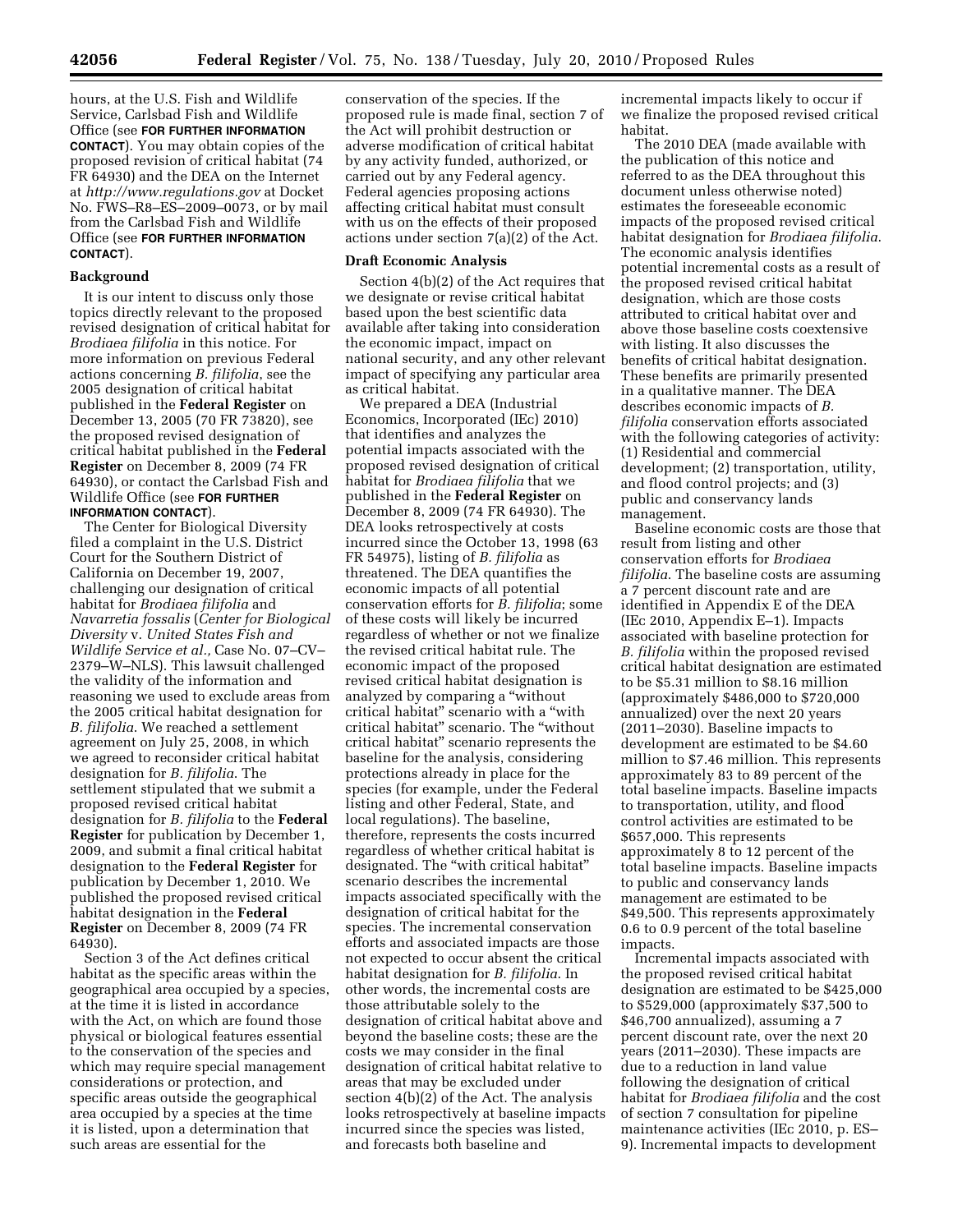are estimated to be \$207,000 to \$311,000. This represents approximately 49 to 59 percent of the total incremental impacts. No incremental costs related to public and conservancy lands management are expected from the designation (IEc 2010, p. ES–10).

The DEA considers both economic efficiency and distributional effects. In the case of habitat conservation, efficiency effects generally reflect the ''opportunity costs'' associated with the commitment of resources to comply with habitat protection measures (such as lost economic opportunities associated with restrictions on land use). The DEA also addresses how potential economic impacts are likely to be distributed, including an assessment of any local or regional impacts of habitat conservation and the potential effects of conservation activities on government agencies, private businesses, and individuals. The DEA measures lost economic efficiency associated with residential and commercial development and public projects and activities, such as economic impacts on transportation, utility, flood control projects, Federal lands, small entities, and the energy industry. Decisionmakers can use this information to assess whether the effects of the revised designation might unduly burden a particular group or economic sector.

#### **Required Determinations–—Amended**

In our proposed rule published in the **Federal Register** on December 8, 2009 (74 FR 64930), we indicated that we would defer our determination of compliance with several statutes and Executive Orders until the information concerning potential economic impacts of the designation and potential effects on landowners and stakeholders became available in the DEA. We have now made use of the DEA to make these determinations.

In this document, we affirm the information in our December 8, 2009, proposed rule (74 FR 64930) concerning Executive Order (E.O.) 12866 (*Regulatory Planning and Review*), E.O. 13132 (Federalism), E.O. 12988 (Civil Justice Reform), the Paperwork Reduction Act, the National Environmental Policy Act, and the President's memorandum of April 29, 1994, ''Government-to-Government Relations with Native American Tribal Governments'' (59 FR 22951). However, based on the DEA data, we are amending our required determinations concerning the Regulatory Flexibility Act (5 U.S.C. 601 *et seq.*), E.O. 13211 (Energy Supply, Distribution, or Use),

E.O. 12630 (Takings), and the Unfunded Mandates Reform Act (2 U.S.C. 1501 *et seq.*).

# *Regulatory Flexibility Act (5 U.S.C. 601 et seq.)*

Under the Regulatory Flexibility Act (5 U.S.C. 601 *et seq.*, as amended by the Small Business Regulatory Enforcement Fairness Act (SBREFA) of 1996), whenever an agency is required to publish a notice of rulemaking for any proposed or final rule, it must prepare and make available for public comment a regulatory flexibility analysis that describes the effect of the rule on small entities (i.e., small businesses, small organizations, and small government jurisdictions), as described below. However, no regulatory flexibility analysis is required if the head of an agency certifies the rule will not have a significant economic impact on a substantial number of small entities. Based on our DEA of the proposed revised designation, we provide the analysis for our determination whether or not the proposed rule would result in a significant economic impact on a substantial number of small entities. Based on comments we receive, we may revise this determination as part of a final rulemaking.

According to the Small Business Administration (SBA), small entities include small organizations, such as independent nonprofit organizations; small governmental jurisdictions, including school boards and city and town governments that serve fewer than 50,000 residents; and small businesses (13 CFR 121.201). Small businesses include manufacturing and mining concerns with fewer than 500 employees, wholesale trade entities with fewer than 100 employees, retail and service businesses with less than \$5 million in annual sales, general and heavy construction businesses with less than \$27.5 million in annual business, special trade contractors doing less than \$11.5 million in annual business, and agricultural businesses with annual sales less than \$750,000. To determine if potential economic impacts to these small entities are significant, we considered the types of activities that might trigger regulatory impacts under this designation as well as types of project modifications that may result. In general, the term significant economic impact is meant to apply to a typical small business firm's business operations.

To determine if the proposed revised designation of critical habitat for *Brodiaea filifolia* would affect a substantial number of small entities, we considered the number of small entities

affected within particular types of economic activities, such as residential and commercial development. In order to determine whether it is appropriate for our agency to certify that the rule would not have a significant economic impact on a substantial number of small entities, we considered each industry or category individually.

If we finalize the proposed revised critical habitat designation, Federal agencies must consult with us under section 7 of the Act if their activities may affect designated critical habitat. Incremental impacts to small entities may occur as a direct result of a required consultation under section 7 of the Act. Additionally, even in the absence of a Federal nexus, indirect incremental impacts may still result because, for example, a city may request project modifications due to the designation of critical habitat via its review under the California Environmental Quality Act (CEQA). Consultations to avoid the destruction or adverse modification of critical habitat would be incorporated into the existing consultation process because *Brodiaea filifolia* is federally listed as a threatened species under the Act.

In the DEA, we evaluated the potential economic effects on small business entities resulting from implementation of conservation actions related to the proposed revision to critical habitat for *Brodiaea filifolia* (IEc 2010, Appendix A, pp. 1–7). The analysis was based on the estimated incremental impacts associated with the proposed rulemaking as described in sections 3 through 5 of the DEA. The SBREFA analysis evaluated the potential for economic impacts related to several categories, including: (1) Residential and commercial development; (2) transportation, utility, and flood control projects; and (3) management of public and conservation lands (IEc 2010, Appendix A, p. 4).

The DEA found there are no incremental impacts related to the management of public and conservation lands. Impacts to small entities are only anticipated due to residential and commercial development. No impacts are anticipated due to transportation, utility, and flood control because the incremental costs are associated with activities conducted by the Metropolitan Water District of Southern California, which is not a small business or government as defined by the Small Business Administration (IEc 2010, Appendix A, p. 4).

The DEA estimated that there will be approximately 23 landowners impacted over the next 20 years with an incremental impact estimated to be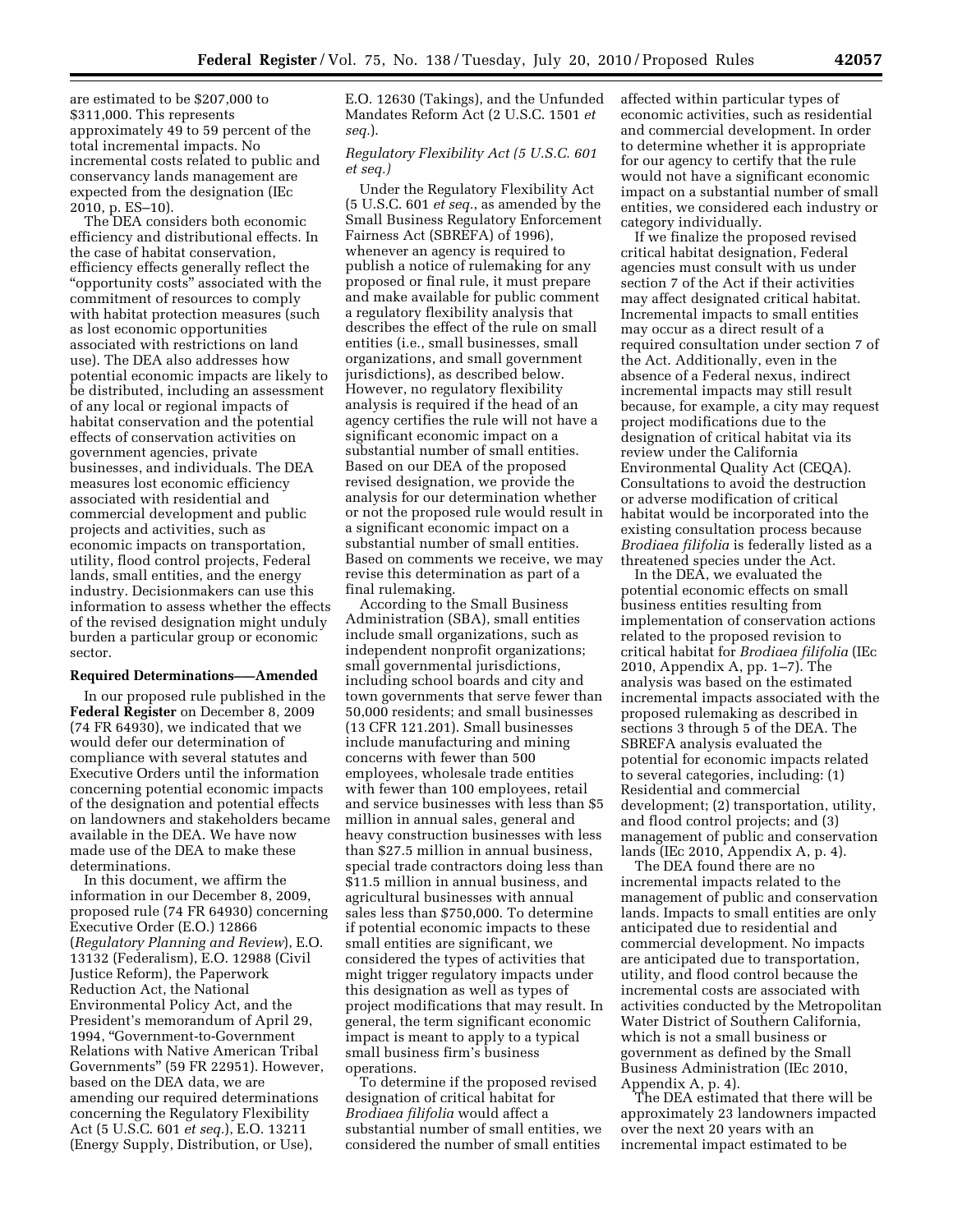\$311,000 assuming a 7 percent discount rate. This impact is related to the decrease in land value for areas designated as critical habitat and may be borne by the current landowner in the form of percent of average value lost. In a regional context, we looked at the number of homeowners in each county as a representation of the total number of property owners in Los Angeles, San Bernardino, Riverside, Orange, and San Diego Counties. There are approximately 443,000 to over 1.6 million homeowners in these counties (IEc 2010, Appendix A, p. 5). The 23 landowners that may be impacted represent approximately less than 1 percent of the total number of landowners in Los Angeles, San Bernardino, Riverside, Orange, and San Diego Counties. We do not believe that this represents a substantial number of landowners. Additionally, we evaluated the decrease in property value by looking at the average parcel value by county and the percent of the value lost. We found that the land value lost ranged from 0.02 to 17.3 percent of the total value (IEc 2010, Appendix A, pp. 5–6). To some individual property owners this may represent a significant impact, but on a regional scale we do not believe an incremental impact of \$311,000 in reduced land value represents a significant economic impact. As a result of this analysis, we find that the designation of critical habitat for *Brodiaea filifolia* will not have a significant economic impact on a substantial number of small entities.

In summary, we considered whether the proposed revised designation would result in a significant economic impact on a substantial number of small entities. For the above reasons and based on currently available information, we certify that, if promulgated, the proposed revised critical habitat for *Brodiaea filifolia* will not have a significant economic impact on a substantial number of small entities. Therefore, an initial regulatory flexibility analysis is not required.

## *Executive Order 13211—Energy Supply, Distribution, and Use*

On May 18, 2001, the President issued E.O. 13211 on regulations that significantly affect energy supply, distribution, and use. Executive Order 13211 requires agencies to prepare Statements of Energy Effects when undertaking certain actions. The Office of Management and Budget's guidance for implementing this Executive Order outlines nine outcomes that may constitute ''a significant adverse effect'' when compared to no regulatory action. As discussed in Appendix A, the DEA

finds that none of these outcomes are possible in the context of this analysis (IEc 2010, Appendix A, pp. 7–8). The DEA concludes that no incremental impacts on the production, distribution, or use of energy are forecast associated specifically with this rulemaking (IEc 2010, Appendix A, p. 7). Therefore, designation of critical habitat is not expected to lead to any adverse outcomes (such as a reduction in electricity production or an increase in the cost of energy production or distribution), and a Statement of Energy Effects is not required.

## *Unfunded Mandates Reform Act (2 U.S.C. 1501 et seq.)*

In accordance with the Unfunded Mandates Reform Act, the Service makes the following findings:

(a) This rule will not produce a Federal mandate. In general, a Federal mandate is a provision in legislation, statute, or regulation that would impose an enforceable duty upon State, local, or Tribal governments, or the private sector, and includes both ''Federal intergovernmental mandates'' and ''Federal private sector mandates.'' These terms are defined in 2 U.S.C. 658(5)–(7). ''Federal intergovernmental mandate'' includes a regulation that ''would impose an enforceable duty upon State, local, or Tribal governments,'' with two exceptions. First, it excludes "a condition of federal assistance.'' Second, it also excludes ''a duty arising from participation in a voluntary Federal program,'' unless the regulation ''relates to a then-existing Federal program under which \$500,000,000 or more is provided annually to State, local, and Tribal governments under entitlement authority,'' if the provision would ''increase the stringency of conditions of assistance'' or ''place caps upon, or otherwise decrease, the Federal Government's responsibility to provide funding'' and the State, local, or Tribal governments ''lack authority'' to adjust accordingly. ''Federal private sector mandate" includes a regulation that ''would impose an enforceable duty upon the private sector, except (i) a condition of Federal assistance; or (ii) a duty arising from participation in a voluntary Federal program.''

Critical habitat designation does not impose a legally binding duty on non-Federal government entities or private parties. The only regulatory effect is that under section 7 of the Act, which requires that Federal agencies must ensure that their actions do not destroy or adversely modify critical habitat. Designation of critical habitat may indirectly impact non-Federal entities

that receive Federal funding, assistance, or permits, or that otherwise require approval or authorization from a Federal agency for an action that may be indirectly impacted by the designation of critical habirat. However, the legally binding duty to avoid destruction or adverse modification of critical habitat rests squarely on the Federal agency. Furthermore, to the extent that non-Federal entities are indirectly impacted because they receive Federal assistance or participate in a voluntary Federal aid program, the Unfunded Mandates Reform Act would not apply, nor would critical habitat shift the costs of the large entitlement programs listed above onto State governments.

(b) As discussed in the DEA of the proposed revised designation of critical habitat for *Brodiaea filifolia*, we do not believe that this rule will significantly or uniquely affect small governments because it will not produce a Federal mandate of \$100 million or greater in any year; that is, it is not a "significant regulatory action'' under the Unfunded Mandates Reform Act. The DEA concludes that incremental impacts may occur due to conservation costs associated with residential and commercial development, and with transportation, utility, and flood control projects; however, these are not expected to affect small governments (IEc 2010, Appendix A, p. 4). Incremental impacts associated with these activities are expected to be borne by the Transportation Corridor Agencies and San Diego Gas and Electric, which are not considered small governments. Consequently, we do not believe that the proposed revised critical habitat designation would significantly or uniquely affect small government entities. As such, a Small Government Agency Plan is not required.

### *Executive Order 12630 — Takings*

In accordance with E.O. 12630 (''Government Actions and Interference with Constitutionally Protected Private Property Rights''), we analyzed the potential takings implications of proposing revised critical habitat for *Brodiaea filifolia* in a takings implications assessment. Critical habitat designation does not affect landowner actions that do not require Federal funding or permits, nor does it preclude development of habitat conservation programs or issuance of incidental take permits to permit actions that do require Federal funding or permits. The proposed revised critical habitat for *B. filifolia* does not pose significant takings implications for the above reasons.